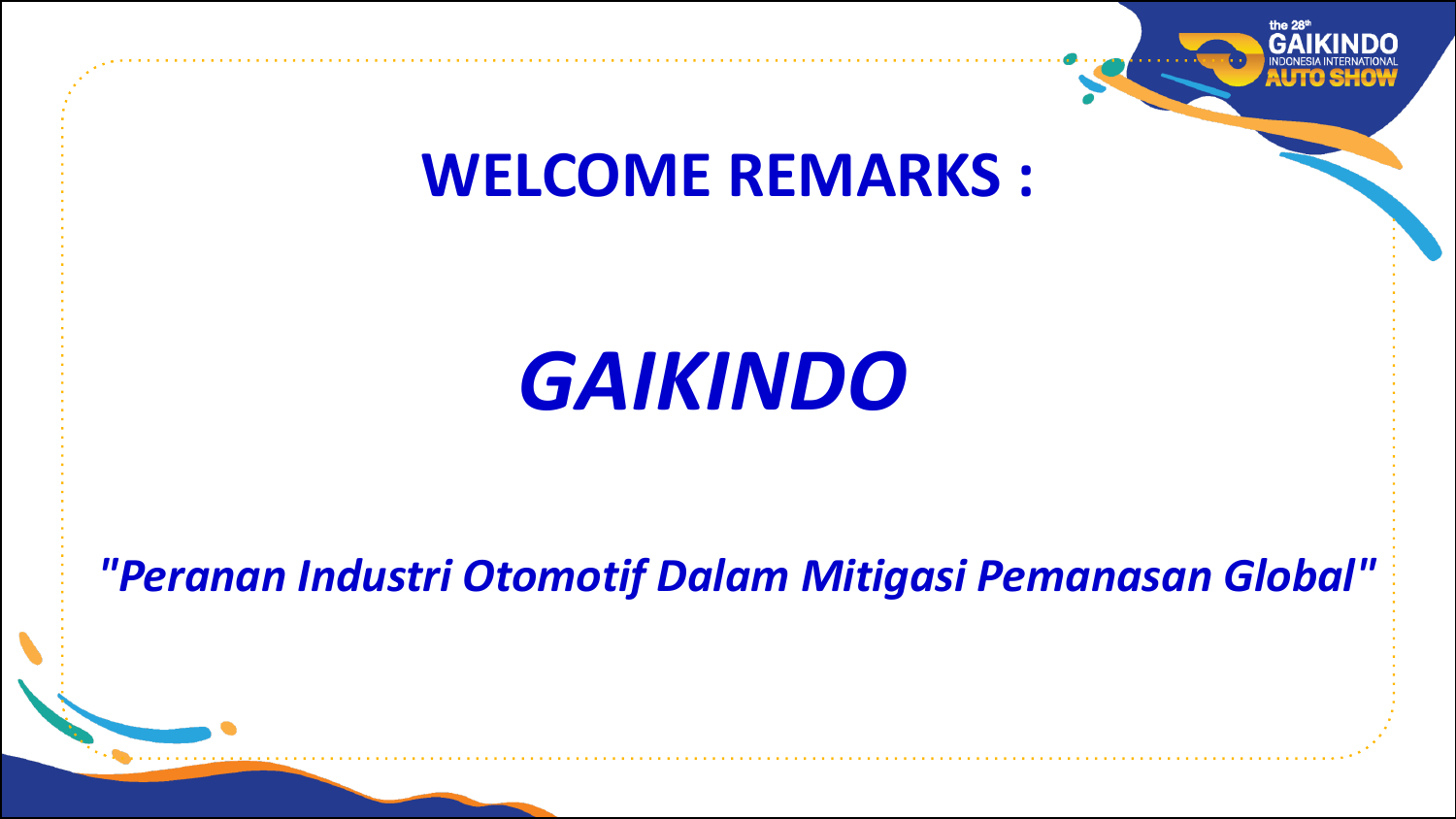

#### ❖ *Forecast Automotive (4 Wheeler) Market in the World*



**Automotive Industry will remains growth, mainly is driven by emerging countries. As an impact, there will be several new challenges need to be managed**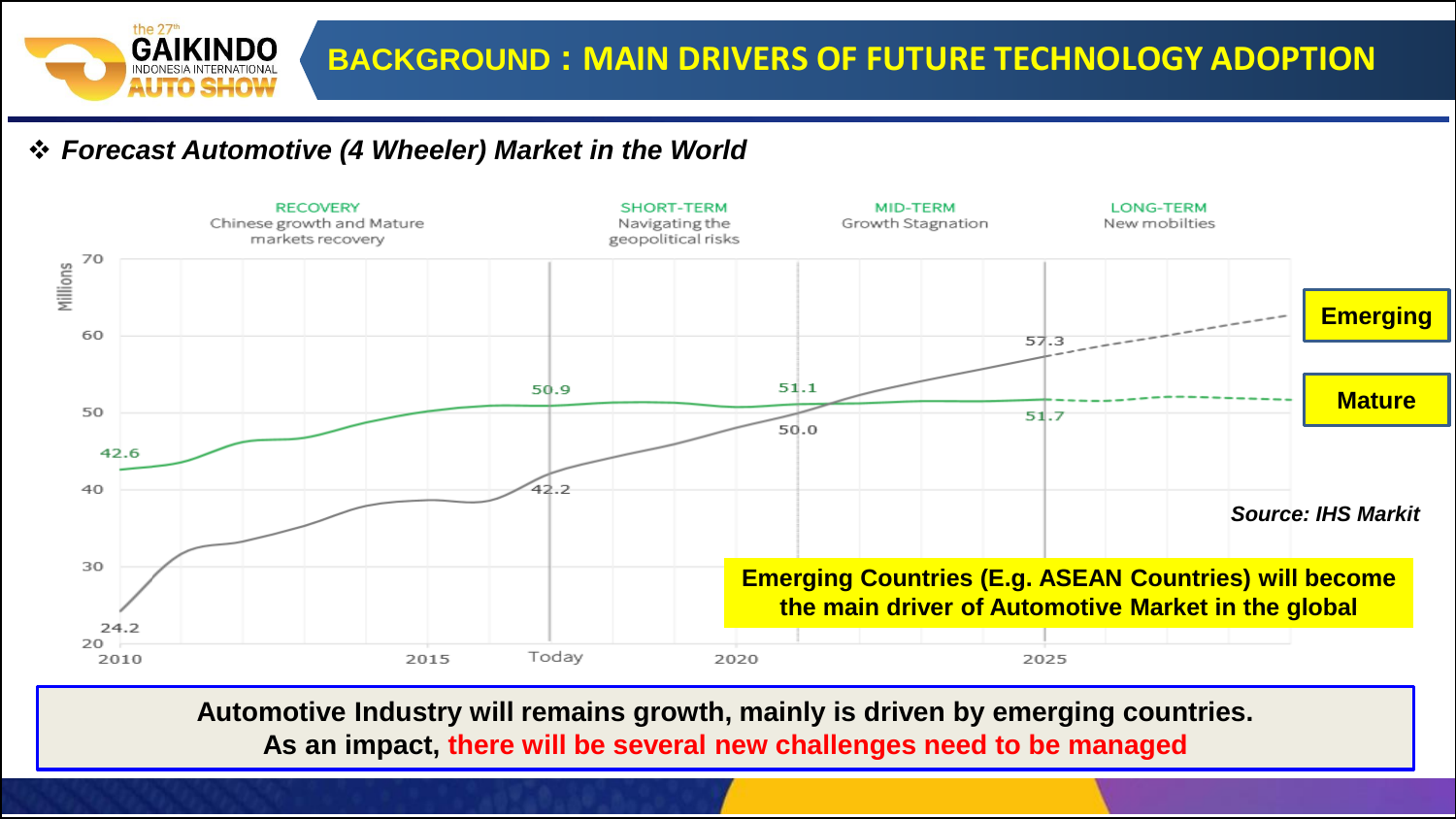

### **BACKGROUND : POTENTIAL CHALLENGES AHEAD**



| No             | <b>Sector</b>                                                                                 | GHG<br><b>Emission</b><br>Level 2010* | <b>GHG Emission Level 2030</b><br>(MTon CO <sub>2</sub> e) |                 |                 | <b>GHG Emission Reduction</b> |                             |                 |                 | Annual<br><b>Average Average</b>         |               |  |
|----------------|-----------------------------------------------------------------------------------------------|---------------------------------------|------------------------------------------------------------|-----------------|-----------------|-------------------------------|-----------------------------|-----------------|-----------------|------------------------------------------|---------------|--|
|                |                                                                                               |                                       |                                                            |                 |                 | (MTon CO <sub>2</sub> e)      |                             | % of Total BaU  |                 | Growth                                   | <b>Growth</b> |  |
|                |                                                                                               | <b>MTon</b><br>CO <sub>2</sub> e      | <b>BaU</b>                                                 | CM <sub>1</sub> | CM <sub>2</sub> | CM <sub>1</sub>               | CM <sub>2</sub>             | CM <sub>1</sub> | CM <sub>2</sub> | BAU<br>2000-<br>(2010-<br>2012*<br>2030) |               |  |
|                | Energy*                                                                                       | 453.2                                 | 1.669                                                      | 1.355           | 271             | 314                           | 398                         | 11%             | 14%             | 6.7%                                     | 4.50%         |  |
| $\overline{2}$ | Waste                                                                                         | 88                                    | 296                                                        | 285             | 270             | 11                            | 26                          | 0.38%           | 1%              | 6.3%                                     | 4.00%         |  |
| 3              | <b>IPPU</b>                                                                                   | 36                                    | 69.6                                                       | 66.85           | 66.35           | 2.75                          | 3.25                        | 0.10%           | 0.11%           | 3.4%                                     | 0.10%         |  |
| 4              | Agriculture                                                                                   | 110.5                                 | 119.66                                                     | 110.39          | 115.86          | 9                             | 4                           | 0.32%           | 0.13%           | 0.4%                                     | 1.30%         |  |
| 5              | Forestry**                                                                                    | 647                                   | 714                                                        | 217             | 64              | 497                           | 650                         | 17.2%           | 23%             | 0.5%                                     | 2.70%         |  |
|                | <b>TOTAL</b>                                                                                  | 1.334                                 | 2,869                                                      | 2,034           | 1,787           | 834                           | 1.081                       | 29%             | 38%             | 3.9%                                     | 3.20%         |  |
|                | Termasuk fugitive                                                                             |                                       |                                                            |                 |                 |                               | **Termasuk kebakaran gambut |                 |                 |                                          |               |  |
|                | $CM1 -$ Counter Measure (kandisi seonaria tanna persyaratan mitigasi ungenditianal)<br>Noton: |                                       |                                                            |                 |                 |                               |                             |                 |                 |                                          |               |  |

CM2 = Counter Measure (kondisi scenario dengan persyaratan mitigasi-condition





#### 【**Summary for Indonesia Commitment** 】

- *Indonesia submitted the commitment at COP21 to reduce 29% CO2 emission w/o international support, and reduce 41% CO2 emission with international support until 2030*
- *Indonesia will increase the renewable energy usage to 23% until 2025*
- *Transport Sector is one of key sector need to reduce it's CO2 emission through measures which are suitable with Indonesian condition*

**President Joko Widodo agreed to reduce 29% CO2 in 2030 in COP21. To achieve this goal, Transportation sector as one of the key sectors to reduce CO2.**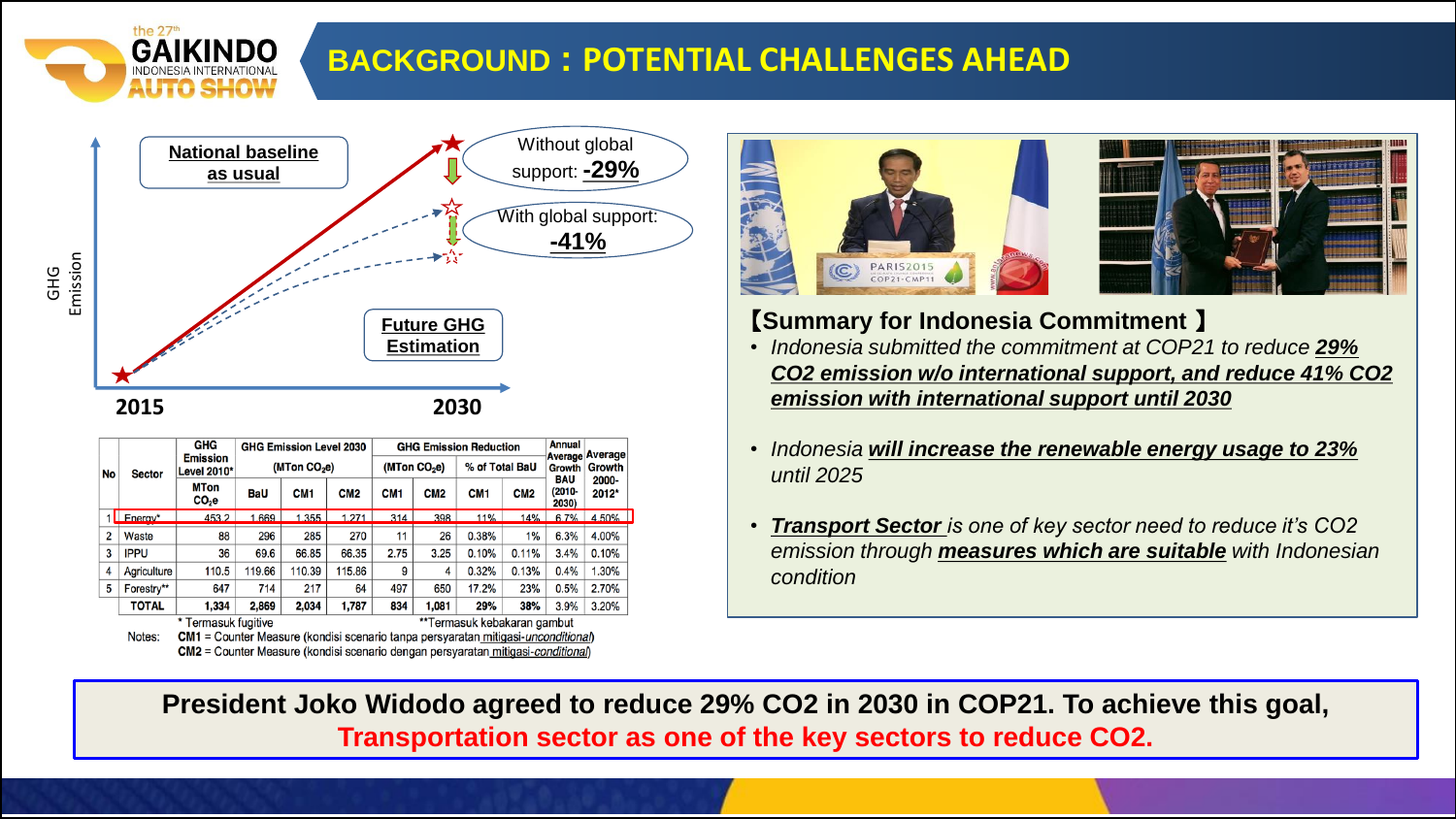

#### ❖ *Several options to reduce CO2 Emission*



**In order to achieve optimum CO2 emission reduction in Transportation sectors, Both Manufacturing industry & Vehicle Technology must be improved**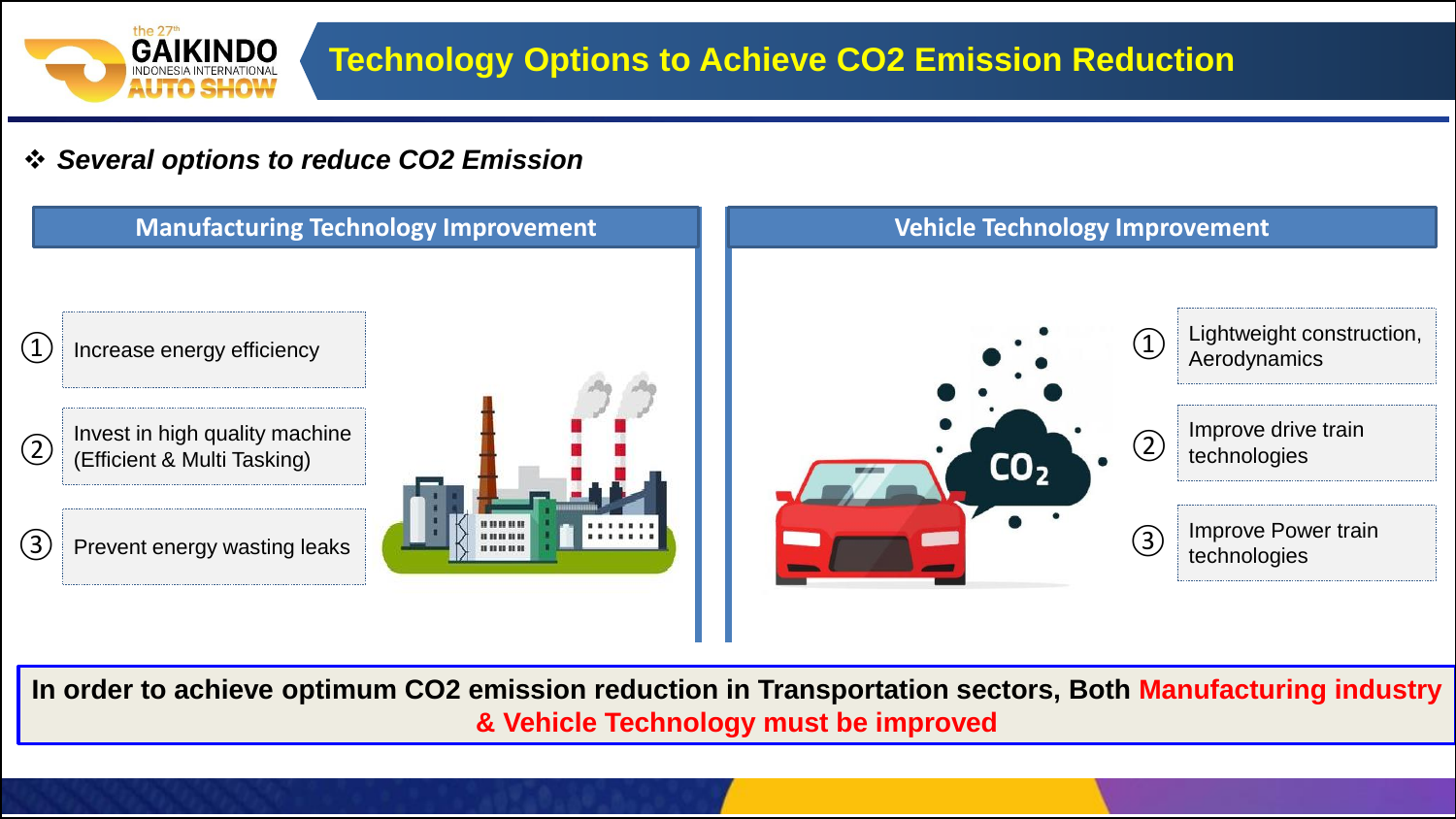## **Trend of Government Policy to reduce CO2 emission in the Vehicle**



the 27<sup>th</sup>

**GAIKINDO** INDONESIA INTERNATION.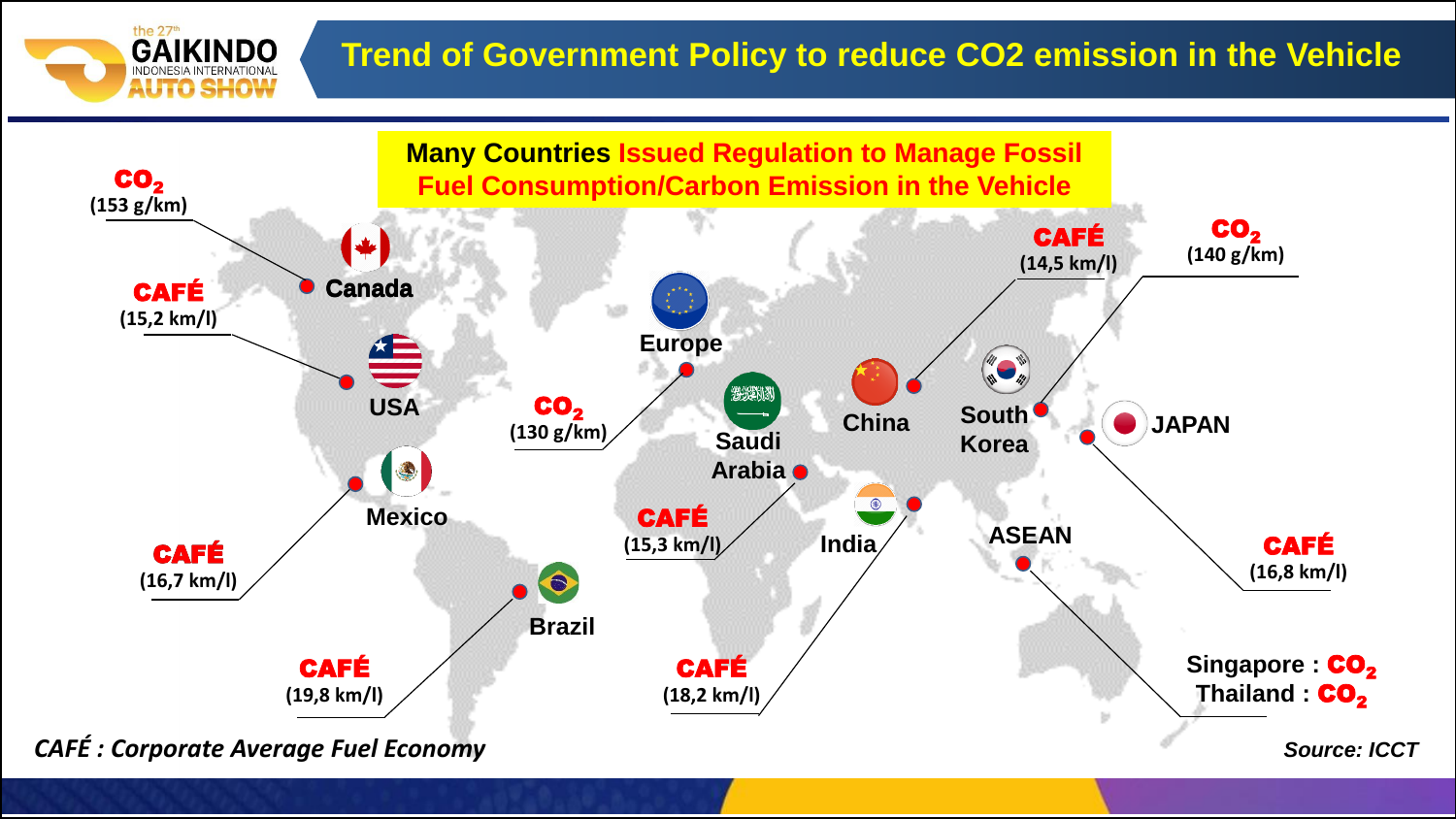



**As an impact of stringent regulation of Fuel Economy / CO2, Global powertrain is predicted will shift from ICE Based to Electrification Based in the future.**